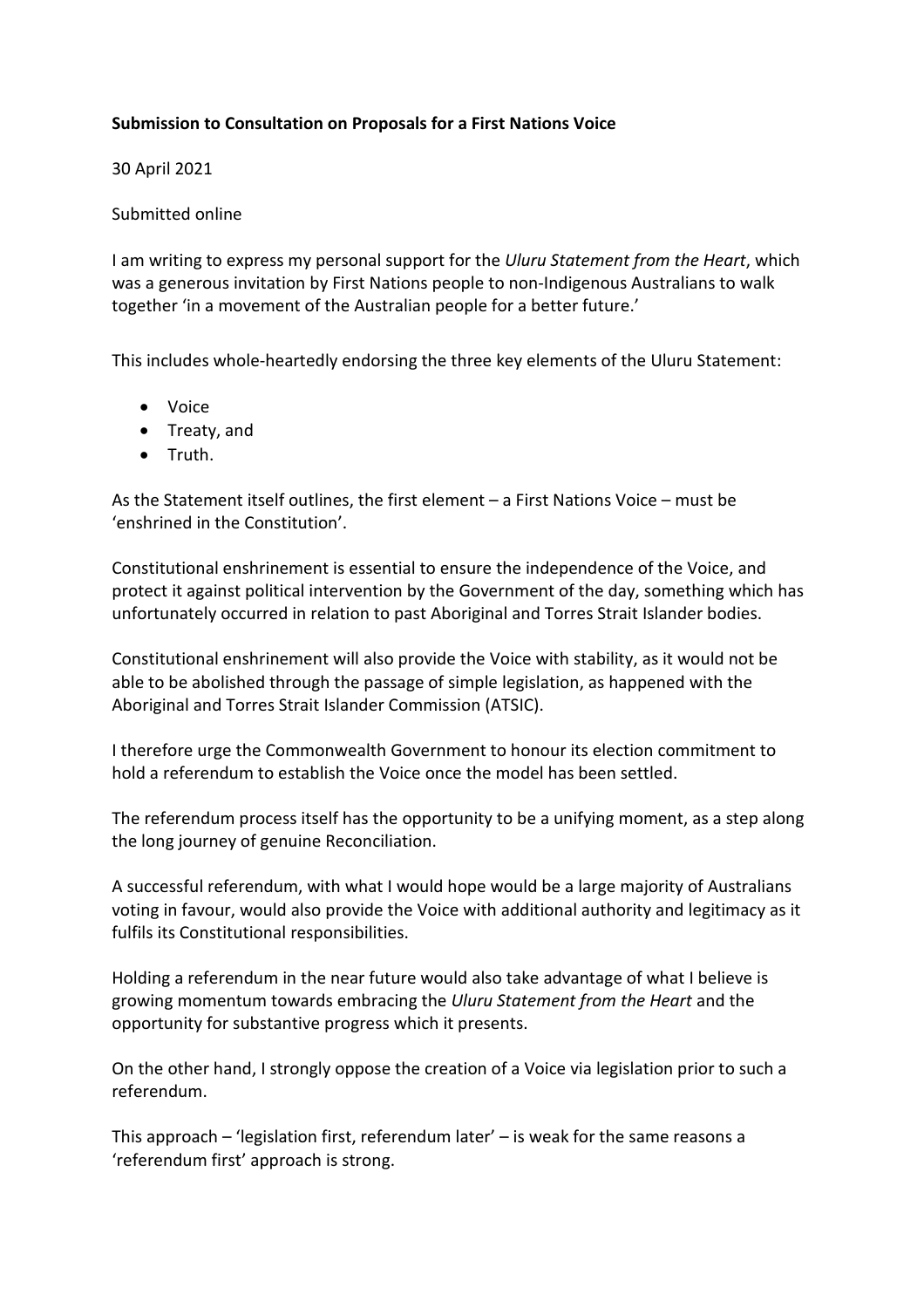'Legislation first, referendum later' means the Voice would lack true autonomy in its formative years, at the very time it would need to be establishing its credibility with First Nations people.

It would operate under the constant threat of being abolished, just like its predecessors, while delays to any referendum could squander the community goodwill which has been built in support of the Uluru Statement.

All of that is before considering the real possibility of the current, or a future, Government walking away from their commitment to hold a referendum at a later date.

The order of events to create the Voice must therefore be a constitutional referendum first, followed by the passage of enabling legislation.

The above position reflects the first two 'key messages' of the Indigenous Law Centre at the Un[i](#page-3-0)versity of NSW, and the Uluru Dialogue.<sup>i</sup>

I also endorse their third 'key message':

*'The membership model for the National Voice must ensure previously unheard Aboriginal and Torres Strait Islander people have the same chance of being selected as established leadership figures.'*

In relation to this principle, I would like to make a comment about one of the proposed elements of a First Nations Voice as highlighted in the Indigenous Voice Co-design Interim Report, provided to Government in October 2020 and underpinning the current consultation.

Specifically, Chapter Two of that Report proposes two options for the Voice on page 37:

*Option 1 – equal representation* (preferred option), which features 18 members with 'two members of different gender for each state, territory and Torres Strait Islanders', and

*Option 2 – scaled representation*, which features 16 members with 'two members of different gender for each state and the Northern Territory' and 'one member each for the ACT and Torres Strait Islands with a member of a different gender selected following each completed term…'

The discussion on page 38, under the heading 'Gender representation', then states:

*'The National Co-design Group agreed unanimously to the importance of gender balance. All options reflect the principle that there must be a requirement for balanced representation of different genders in the National Voice membership.'*

In response, I begin by welcoming the use of the term 'different gender' rather than the exclusionary phrase 'opposite sex' in these options.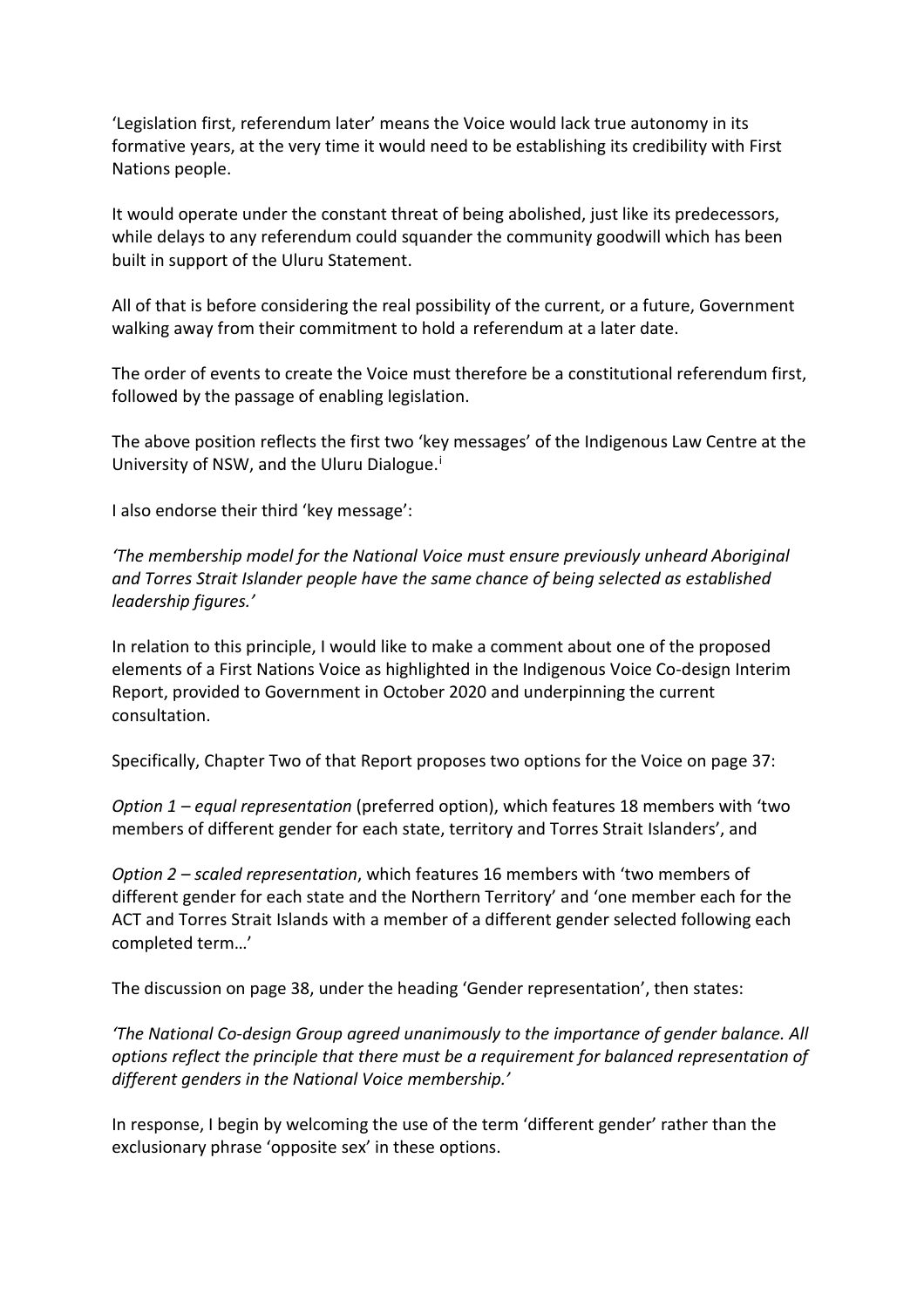I obviously also support efforts to ensure the National Voice is not male-dominated, and certainly not in the same way that Commonwealth Parliament currently is.

Despite this, I question how these options would operate in practice, especially the requirement there 'must' be 'gender balance' (with some of the materials supporting the current consultation describing this as 'guaranteed gender balance').

In particular, how does such a requirement apply with respect to non-binary people or other First Nations people with gender identities that are not male or female?

I suspect most people reading the Interim Report and associated consultation materials would interpret proposals for two members per jurisdiction being of different genders, reinforced by an overall requirement for *gender balance*, as involving one female and one male member in each state or territory.

However, that outcome would mean non-binary First Nations people may be prohibited from serving on the National Voice (which is contrary to a goal of 'ensuring previously unheard Aboriginal and Torres Strait Islander people have the same chance of being selected as established leadership figures').

On the other hand, if non-binary people are allowed to serve as members of the National Voice, this may result in the numbers of male and female members being different or unequal, and not satisfy some people's notions of 'gender balance'.

I raise this issue as a long-term advocate for the lesbian, gay, bisexual, transgender, intersex and queer (LGBTIQ) community.

Nevertheless, I am conscious that I am not Indigenous, and believe that the core features of the Voice, including criteria for membership of the National Voice, are matters for First Nations people.

In this context, I am not proposing a solution to this issue (concerning requirements for gender balance and their potential adverse impact on non-binary and other gender diverse First Nations people), merely bringing it to the attention of those responsible for this consultation and suggesting that it be considered further.

Thank you in advance for taking this submission into consideration.

Sincerely

Alastair Lawrie

*Footnotes:*